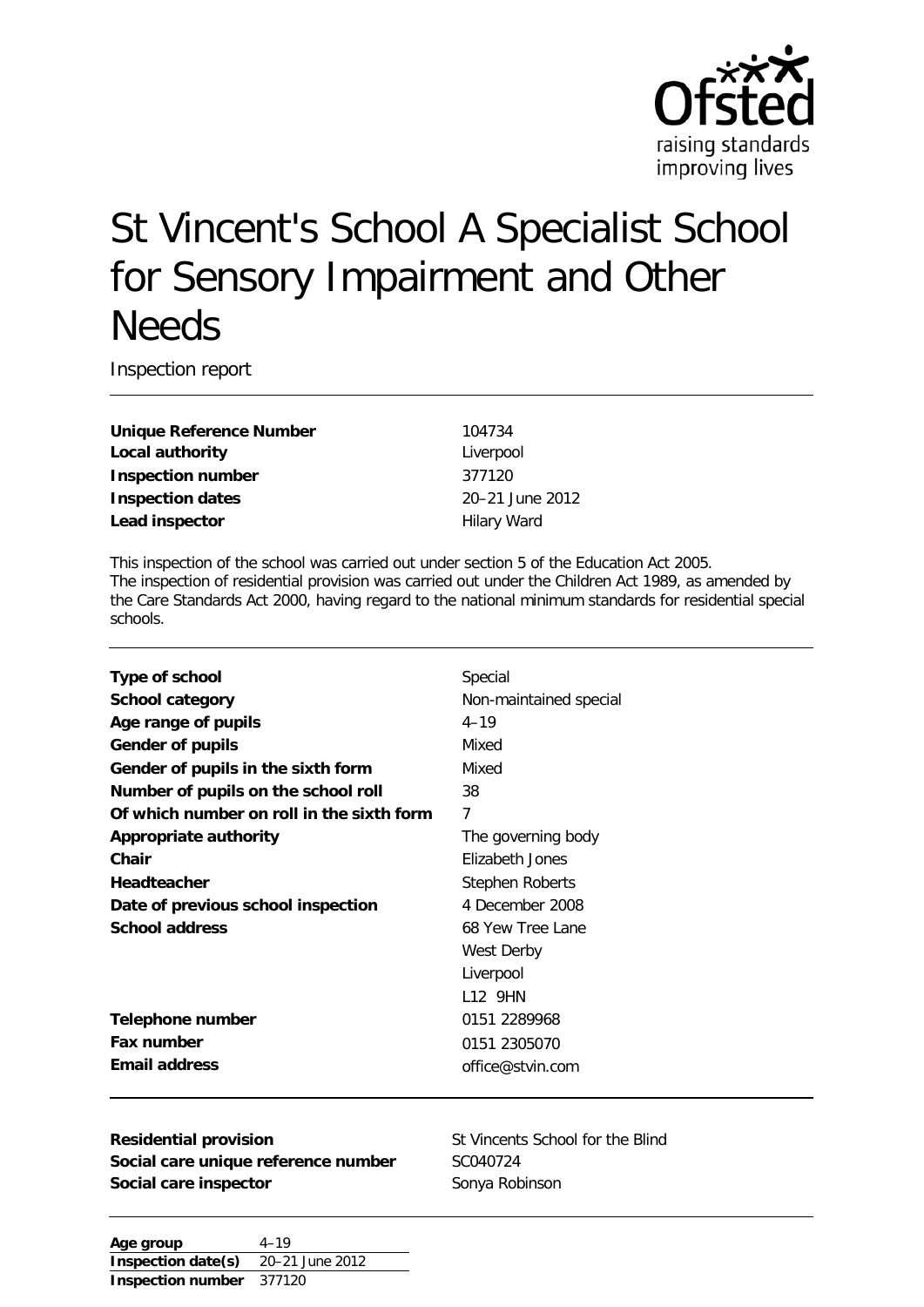

You can use Parent View to give Ofsted your opinion on your child's school. Ofsted will use the information parents and carers provide when deciding which schools to inspect and when.

You can also use Parent View to find out what other parents and carers think about schools in England. You can visit www.parentview.ofsted.gov.uk, or look for the link on the main Ofsted website: www.ofsted.gov.uk

The Office for Standards in Education, Children's Services and Skills (Ofsted) regulates and inspects to achieve excellence in the care of children and young people, and in education and skills for learners of all ages. It regulates and inspects childcare and children's social care, and inspects the Children and Family Court Advisory Support Service (Cafcass), schools, colleges, initial teacher training, work-based learning and skills training, adult and community learning, and education and training in prisons and other secure establishments. It assesses council children's services, and inspects services for looked after children, safeguarding and child protection.

Further copies of this report are obtainable from the school. Under the Education Act 2005, the school must provide a copy of this report free of charge to certain categories of people. A charge not exceeding the full cost of reproduction may be made for any other copies supplied.

If you would like a copy of this document in a different format, such as large print or Braille, please telephone 0300 123 4234, or email [enquiries@ofsted.gov.uk](mailto:enquiries@ofsted.gov.uk)

You may copy all or parts of this document for non-commercial purposes, as long as you give details of the source and date of publication and do not alter the information in any way.

To receive regular email alerts about new publications, including survey reports and school inspection reports, please visit our website and go to 'Subscribe'.

Piccadilly Gate Store Street Manchester M1 2WD

T: 0300 123 4234 Textphone: 0161 618 8524 [enquiries@ofsted.gov.uk](mailto:enquiries@ofsted.gov.uk) [www.ofsted.gov.uk](http://www.ofsted.gov.uk/)



© Crown copyright 2012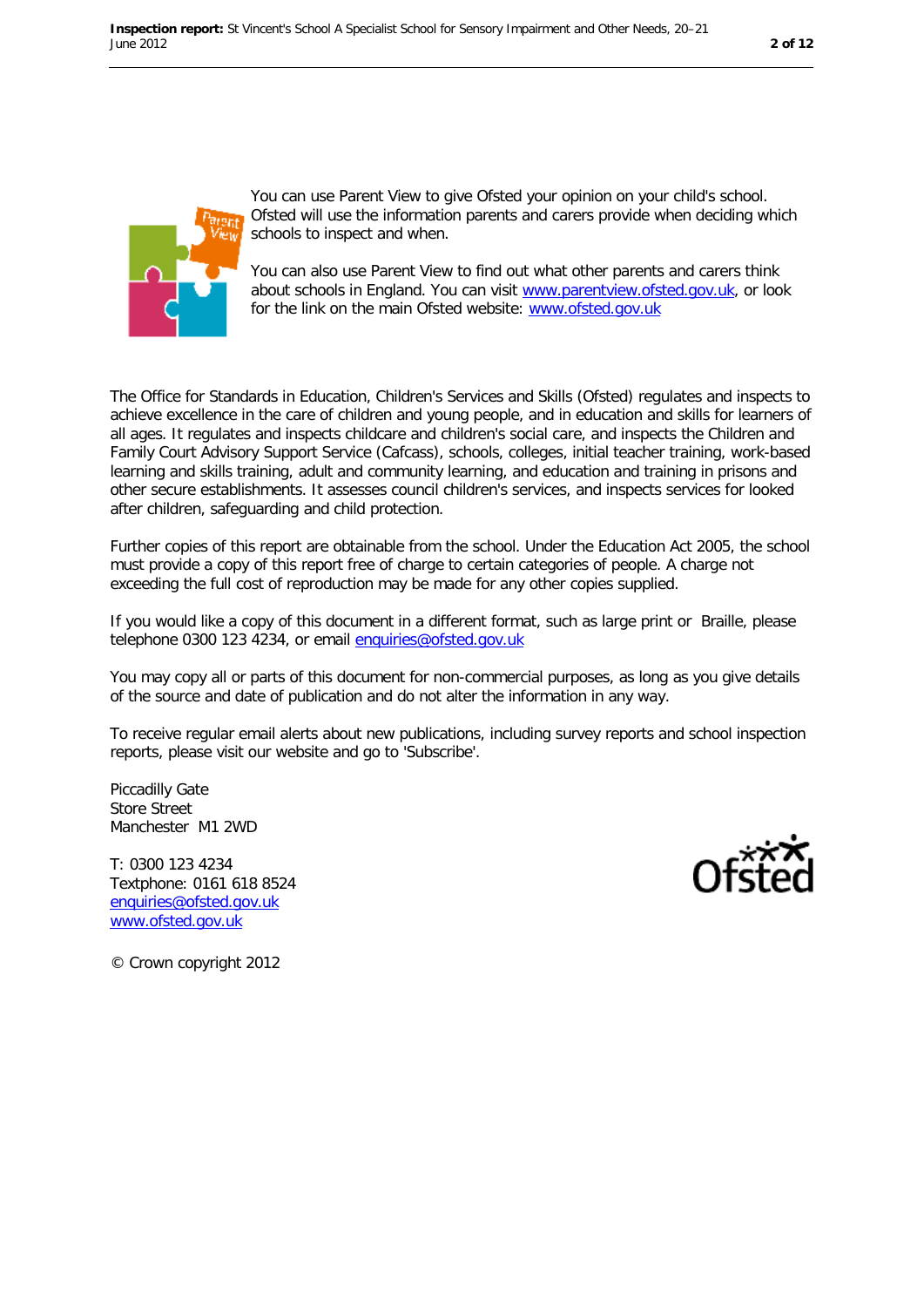# **Introduction**

Inspection team

Hilary Ward Sonya Robinson Additional Inspector Social Care Inspector

This inspection was carried out with three days' notice. The inspector observed 13 lessons taught by ten teachers and by teaching assistants; two of these were joint observations with members of the school's leadership team. In addition, the inspector heard readers from across the age range using braille and large print formats. Meetings were held with senior leaders and managers, including the Chair of the Governing Body, pupils and groups of staff. Inspectors took account of the responses to the on-line (Parent View) survey in planning the inspection, observed the school's work, and looked at a range of documents, including school improvement planning, curriculum development, assessment and progress, data and safeguarding. The inspector scrutinised responses on 11 parent and carer questionnaires received and those from pupils and staff.

## **Information about the school**

St Vincent's is a small non-maintained special school for pupils who are blind and partially sighted, usually combined with additional learning difficulties and disabilities including those on the autism spectrum and some who have physical, medical and other sensory conditions.

The school is run and managed by the parent charity, the Catholic Blind Institute, which operates a range of adult services as well as the school. The trustees delegate the day-today management of the school to its governing body.

Pupils may be admitted at any time, currently from 18 different local authorities. All pupils have a statement of their special educational needs. At present pupils are predominantly of White British heritage. The school is designated to take children in the Early Years Foundation Stage, but has not admitted any for several years. The school's sixth form, for students from 16-19 years of age, is known as the post-16 department. After-school activities are offered to both day and residential students.

The school has designation as a specialist school for sensory impairment. It holds a number of awards including: Liverpool Inclusive Schools Award, Healthy Schools status, Silver Sing-Up Award and Arts Mark.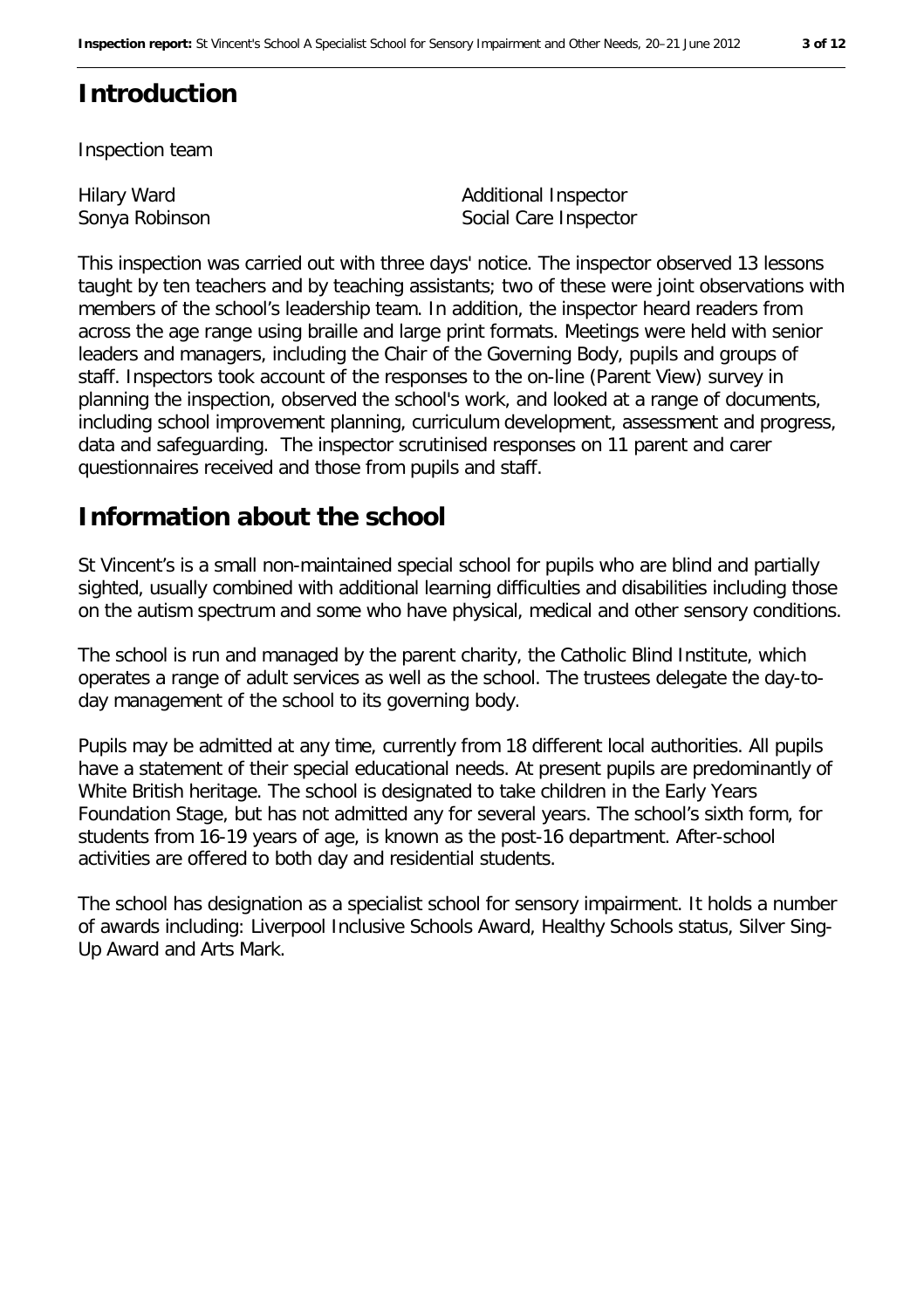**Inspection grades: 1 is outstanding, 2 is good, 3 is satisfactory and 4 is inadequate** Please turn to the glossary for a description of the grades and inspection terms

# **Inspection judgements**

| <b>Overall Effectiveness</b> |  |
|------------------------------|--|
|------------------------------|--|

| <b>Achievement of pupils</b>   |  |
|--------------------------------|--|
| Quality of teaching            |  |
| Behaviour and safety of pupils |  |
| Leadership and management      |  |

## **Key Findings**

- St Vincent's is an outstanding school. Parents and carers are completely confident that the school is meeting the needs of their children exceptionally well. Staff in all settings are proud to work at the school and pupils are absolutely clear that they love coming to school, they enjoy their learning and feel extremely well supported.
- Achievement is outstanding. Pupils make outstanding progress in both their education and their personal development, often achieving much more than might be expected given low starting points. Pupils make particularly good progress in their reading and writing skills using braille, large print and assistive technologies appropriate to their needs. The post-16 provision is outstanding. Students' skills in literacy and numeracy help them to gain external awards which demonstrate their success in a wide range of subjects at the highest level for each individual.
- The reason pupils do so well is because of the outstanding teaching. Teachers are highly skilled at planning work which is very well-matched to the needs of individual pupils, which enthuses and interests them so that they want to learn.
- Behaviour and safety are outstanding. Pupils show excellent attitudes to learning and perseverance in overcoming their difficulties. They receive excellent support to develop independence and resilience from education and care staff and from specialist staff such as mobility officers, technology assistants, medical staff and therapists.
- Leaders and managers, including members of the governing body, are highly effective in leading teaching and managing performance. They constantly review the provision and seek ways to improve it to meet the often complex needs of the pupils. They have identified that learning pathways could be tailored even more specifically to pupils' needs and their impact closely monitored. As a result, changes have been made to the excellent curriculum which are already improving outcomes for pupils and promoting their spiritual, moral, social and cultural development particularly well. Curriculum managers monitor and evaluate outcomes for pupils well, but are not always aware of the best practice taking place in the school.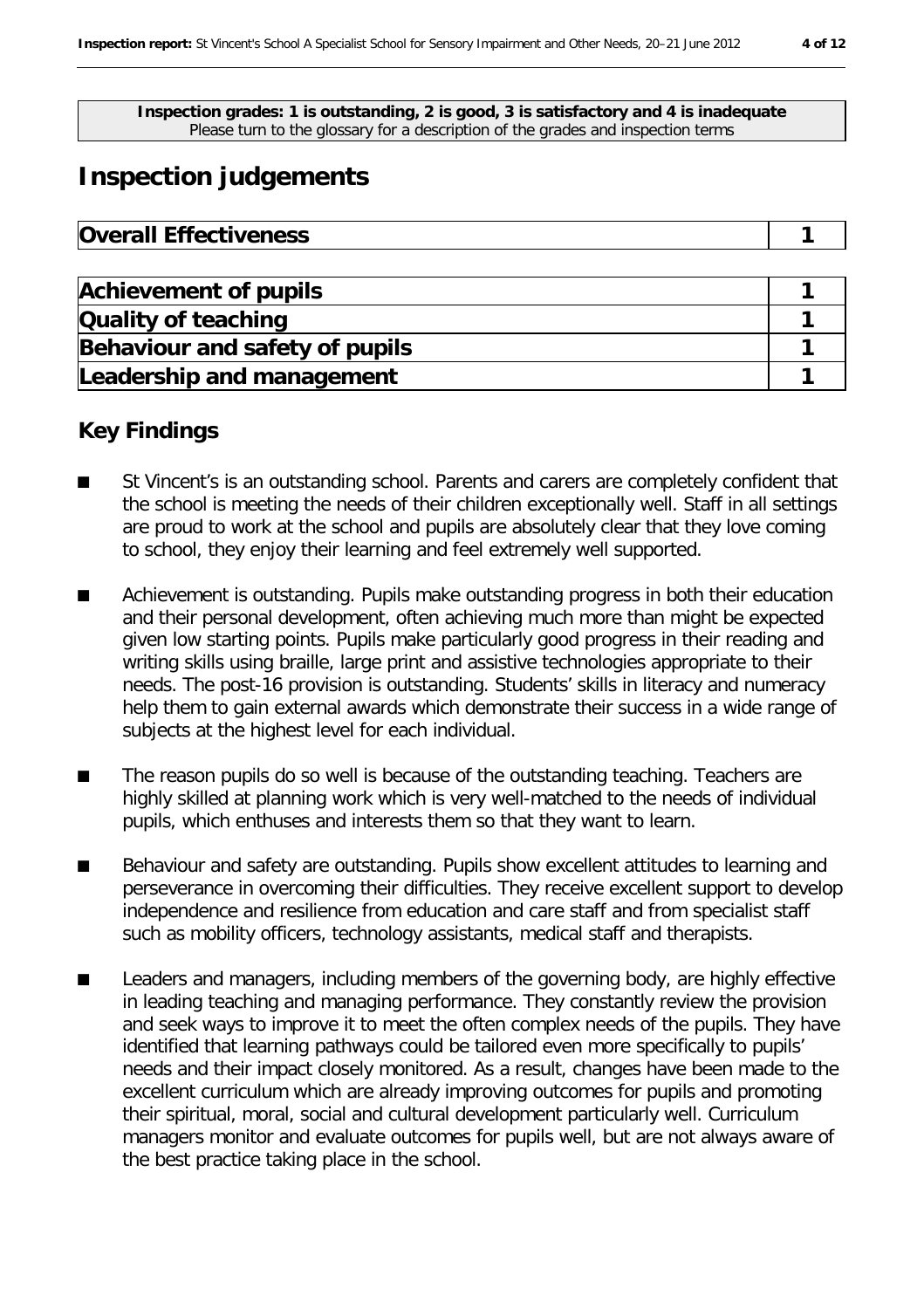■ The residential provision makes an outstanding contribution to pupils' achievement, their safety and well-being. Staff ensure that a wealth of activities is provided which promote pupils' confidence and independence and support their learning.

#### **What does the school need to do to improve further?**

- Continue to develop and monitor the curriculum to better meet pupils' individual needs through personalised learning pathways.
- Develop peer observations to enable curriculum managers to monitor and evaluate outcomes for pupils even more effectively and to model best practice in all subjects.

#### **Main Report**

#### **Achievement of pupils**

Pupils make outstanding progress from a wide variety of starting points. As a result of teaching which is extremely well-matched to individual needs, pupils make outstanding progress in their literacy skills, quickly learning to read and write using braille, large print formats and other assistive technologies. They are then able to use these skills across other subjects where their skills are equally impressive. For example, in one post-16 technology lesson, two students were working on developing early keyboarding skills using adapted keyboards, two others were creating spreadsheets to follow up some work on recognising the value of money, while a third was creating a video of animated dance. All students were working at their own level and enjoying their success.

Pupils achieve so well because teachers have the highest of aspirations for them. A few of the most-able students access subjects through partnerships with mainstream schools where they achieve higher-level awards, including A-Levels. From Key Stage 3 onwards, students begin to work towards Entry Level Awards, for most starting at Level 1 and then raising their achievements to Levels 2 and 3, with some attaining GCSEs by the time they leave school. The curriculum has been recently revised so that pupils follow personalised learning pathways to ensure that all groups and individuals can achieve to the best of their ability. Parents and carers are very appreciative of this initiative, as one commented 'The individual teaching plans are excellent, the holistic approach enables all-round development.'

Targets in pupils' individual education plans are determined through excellent team work, including contributions from teachers, support and care staff and in consultation with parents and carers and the pupils themselves. Progress against targets is extremely wellmonitored, reviewed and analysed regularly using a variety of assessment and benchmarking strategies. This ensures that no pupil falls behind. Targets are not only for academic attainment, but also for pupils' personal development. The outstanding care, guidance and support received from education and residential staff and from specialist staff such as mobility officers, therapists, nursing staff and technical assistants, help pupils to build resilience and become confident and independent members of the community.

Parents and carers are very pleased with their children's progress and development and appreciate the specialist skills of the staff in all departments. One commented, 'He entered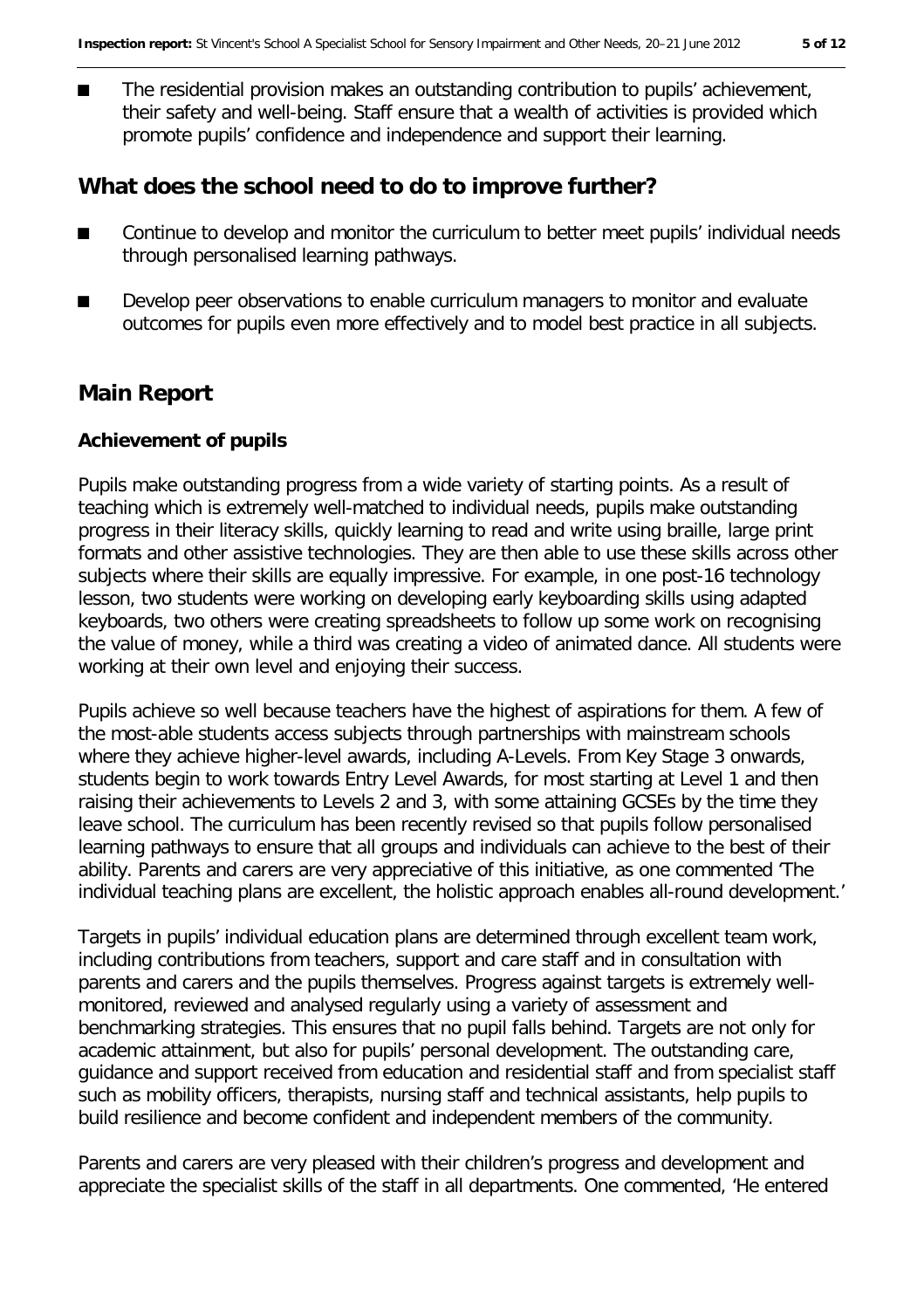the school as an anxious, unhappy, miserable child unable to do much. He is now happy, confident and they are making the best of his abilities. A life saver/changer. Marvellous.'

#### **Quality of teaching**

Teaching seen during the inspection was largely outstanding and never less than consistently good. This picture matches the school's own monitoring of performance and is the reason why pupils make rapid and sustained progress towards their goals and achieve outstandingly well over time. Teachers have very high expectations and pupils tackle demanding work with confidence. Teachers, teaching assistants, care and support staff all know the pupils very well. They enjoy very respectful and supportive relationships which are greatly appreciated by parents and carers as well as by the pupils themselves. 'Staff here are brilliant, they make learning really good fun' and, 'They help us to do things we never imagined we would be able to do,' were typical comments made. Parents and carers commented in the questionnaires and in Parent View about the high quality and effectiveness of teaching.

Teachers build on previous learning to extend knowledge and skills highly effectively. The basic skills of literacy, numeracy, science and technology are taught especially well and are incorporated very effectively into other subjects in the curriculum. Aspects of spiritual, moral, social and cultural learning are incorporated into all lessons so well that they are an intrinsic part of pupils' development.

Teachers and assistants are highly skilled and knowledgeable in using tactile resources and a range of strategies to help pupils understand concepts they cannot see. For example, in a science lesson on forces, pupils went into the gym and pulled and pushed various items of equipment and then climbed ropes to understand the effects of friction. In a mathematics lesson, a group of blind pupils felt the material in a kilt and how it was made up and then suggested a formula for how they could work out the amount of fabric needed to make kilts for themselves.

The move towards individualised learning supports teachers to plan activities for a class or group while being clear about the learning outcomes for individuals as they follow their personalised pathways to their individual targets. Pupils are involved in self-evaluating their work, with teachers questioning effectively and ensuring participation at all times.

The outstanding teaching of literacy, including braille, and the teaching of mobility and life skills, continues into the post-16 department. Increasingly students go out into the local community to practise skills, such as the use of a long cane, and the knowledge they gain in the classroom, in real-life settings. They study issues such as managing their money and how to find a good bargain.

#### **Behaviour and safety of pupils**

Behaviour seen around the school during the inspection was exemplary and it was obvious that pupils enjoy school very much and have very positive attitudes to learning and to their residential experience. As a result, attendance is above average. Inevitable difficulties faced by pupils from time to time, particularly those with autism spectrum conditions, are managed discreetly and effectively so that they never disrupt learning. There have been no incidents of racism for many years and pupils expressed the view that occasional bullying is dealt with quickly and effectively. Together with their parents and carers, pupils are clear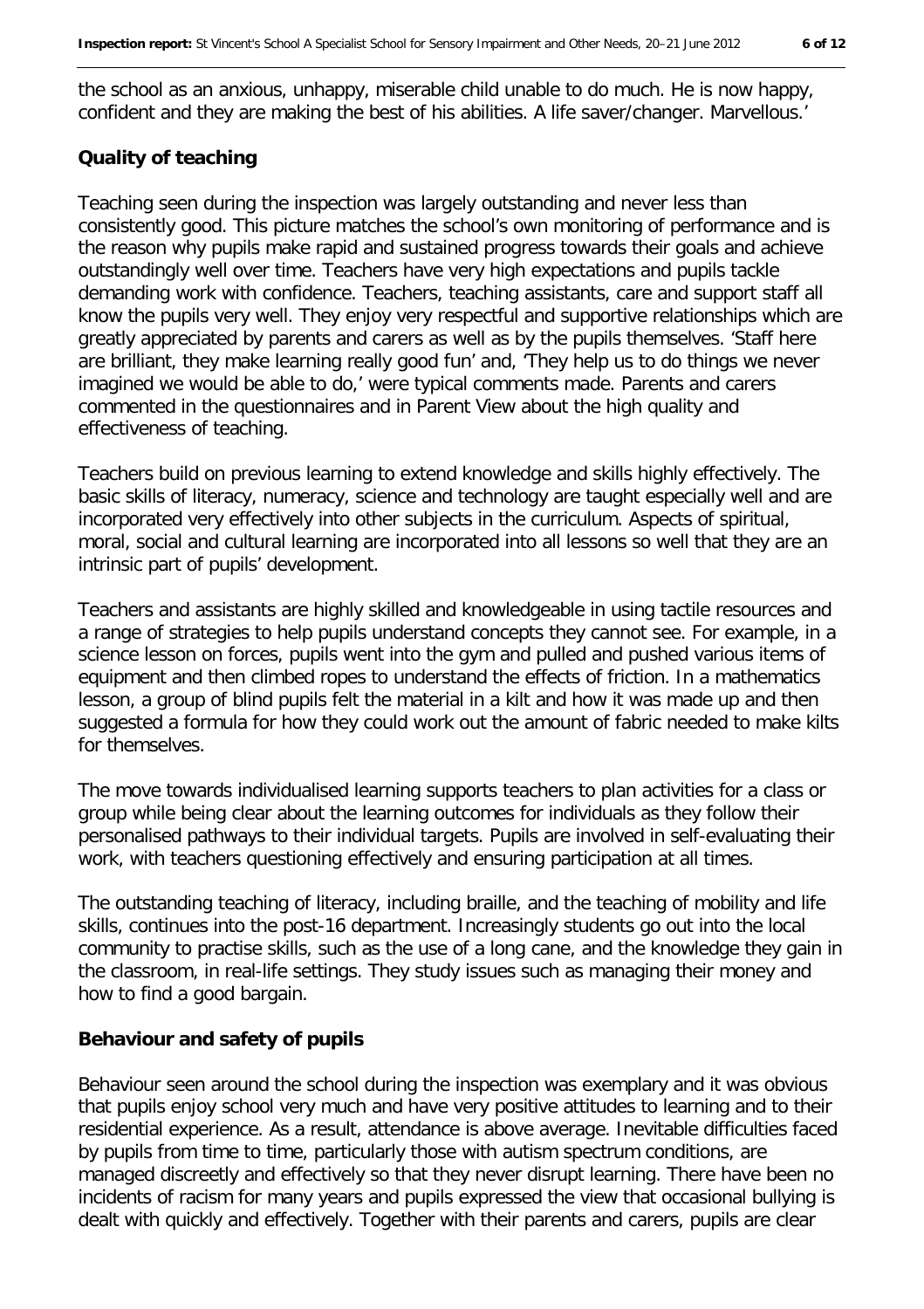that behaviour is not a problem in school and that the very positive relationships they enjoy with staff ensure that they always have someone to talk to and feel safe. One parent referred to the school as having a 'fabulous sense of family' with staff from across all sectors of the school sharing caring attitudes, kindness and fairness. Staff are very sensitive to pupils' needs and quickly pick up when they have concerns, are distressed or anxious. They work very effectively as teams to meet the full range of pupils' needs so that they are better prepared to face the world when they leave the protective environment of the school.

Pupils are polite and considerate to each other and to adults. Pupils with better vision support their blind peers to move around the school and help them find things they need in lessons. Physically-able pupils help the more disabled to enjoy physical education lessons by ensuring that rules are fair to everyone. All opportunities are taken to develop good social skills. For example, at mealtimes pupils sit in family groups where they learn good table manners and turn-taking, both practically and in conversations. The school recognises the importance of helping pupils whose circumstances may make them vulnerable develop a good understanding of how to keep themselves safe and different aspects of safety are threaded through the curriculum.

#### **Leadership and management**

This is the second successive time that St Vincent's School has been judged outstanding in an Ofsted inspection. Leaders and managers, including the governing body, have not rested on their laurels but have demonstrated an outstanding capacity to improve. The school has continued to grow and develop to better meet the changing needs of pupils exceptionally well since the last inspection through highly-effective self-evaluation. This is exemplified by the strategic review of the curriculum which has involved all interested parties, including parents and carers and the pupils themselves. The move to more individualised planning and personalised pathways is ensuring that all pupils enjoy success in both their academic and personal development. The promotion of pupils' spiritual, moral, social and cultural development in all aspects of the curriculum continues to be outstanding.

Frequent monitoring of teaching and learning has ensured the highest standards. Leaders and managers recently identified a need to develop staff skills for the increasing number of pupils with autism spectrum conditions. A whole-school approach has secured staff knowledge and skills to meet the needs of these pupils highly effectively. However, at present, monitoring of their subjects by curriculum leaders is less well-developed.

The residential provision has maintained the excellence judged in recent inspections. Staff teams work together across school and residence as a cohesive whole so that St Vincent's is a highly efficient community. Staff at all levels focus successfully on eradicating discrimination, promoting equality and ensuring pupils' safety. Safeguarding arrangements are robust and continually reviewed.

Parents and carers feel very well-informed about what their children are doing at school and supported by the family liaison officer, education and care staff. Partnerships with other schools and the local community create enhanced opportunities to meet individual needs in the rich curriculum. All staff who returned questionnaires say they are proud to work at the school. There is high morale and a common purpose to ensure that the personal and educational development of pupils is maintained at the highest standard. Every member of staff contributes to building pupils' self-esteem and confidence and helping them to improve their achievements, well-being and life chances.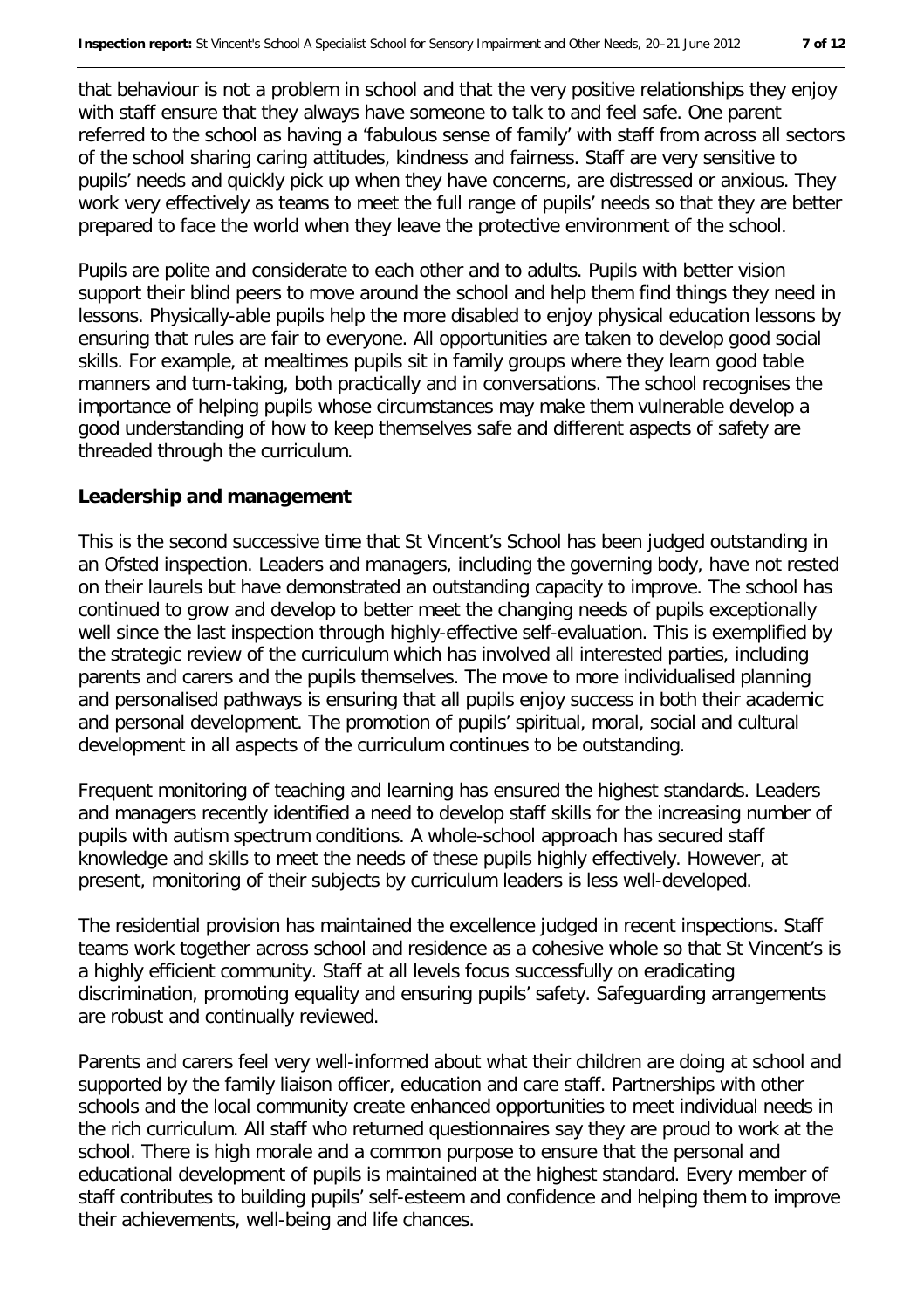## **Residential provision**

The provision of residential care is outstanding. Residential pupils experience the highest quality care from staff they trust and respect. The highly-effective integration of education and social care results in residential pupils receiving remarkable support to help them overcome their learning difficulties and disabilities. They are cared for in line with their local authority care plans and the school liaises extremely effectively with parents and carers to promote continuity of care. Parents and carers have every confidence that their children are being well looked after. As one parent put it, 'Excellent standards, excellent teaching, excellent residential care and excellent communication between home and school.'

Residential pupils report feeling safe, protected and valued by their carers. They are afforded excellent healthcare, assessment and support to enhance their physical and emotional well-being. The rich evening programme of leisure, sports and recreational activities enables every pupil to develop personal and social skills, talents and abilities and includes, for example, horse-riding, dance class, youth clubs, football, chess and wallclimbing. The young people were keen to share extremely positive views, for example they said 'staff are awesome, encouraging independence all of the time', 'when you need help they help you', 'they encourage you to do lots of exercises', 'I have lots of mates here'.

Residential pupils live in a safe environment. Parental and carers' questionnaires received by Ofsted confirm that they feel that children and young people's safety is met well. All staff are very well trained in safeguarding and are knowledgeable about safeguarding policies and procedures. They are able to recognise the signs and symptoms of abuse and know exactly what they need to do to protect children and young people.

Residential pupils enjoy high-quality relationships and can clearly identify staff to talk to if they have any worries or concerns. They feel free from bullying because they are confident that staff will deal with any issues promptly and effectively. Staff are extremely aware of the vulnerability of the children and young people at St Vincent's and the risks they face in the community. They seek to minimise risks and give excellent advice about personal safety.

Residential pupils enjoy a warm, welcoming, homely environment. The residential units are well-maintained and bedrooms are personalised by children and young people during their stay. Leadership and management of the boarding provision are outstanding. Pupils are protected by a comprehensive range of detailed health and safety procedures, risk assessments and checks.

#### **National Minimum Standards**

The provision meets all national minimum standards for residential special schools.

| <i>hose are the grades for the residential provision</i> |  |
|----------------------------------------------------------|--|
| Overall effectiveness of the residential experience      |  |
| Outcomes for residential pupils                          |  |
| Quality of residential provision and care                |  |
| Residential pupils' safety                               |  |
| Leadership and management of the residential provision   |  |

These are the grades for the residential provision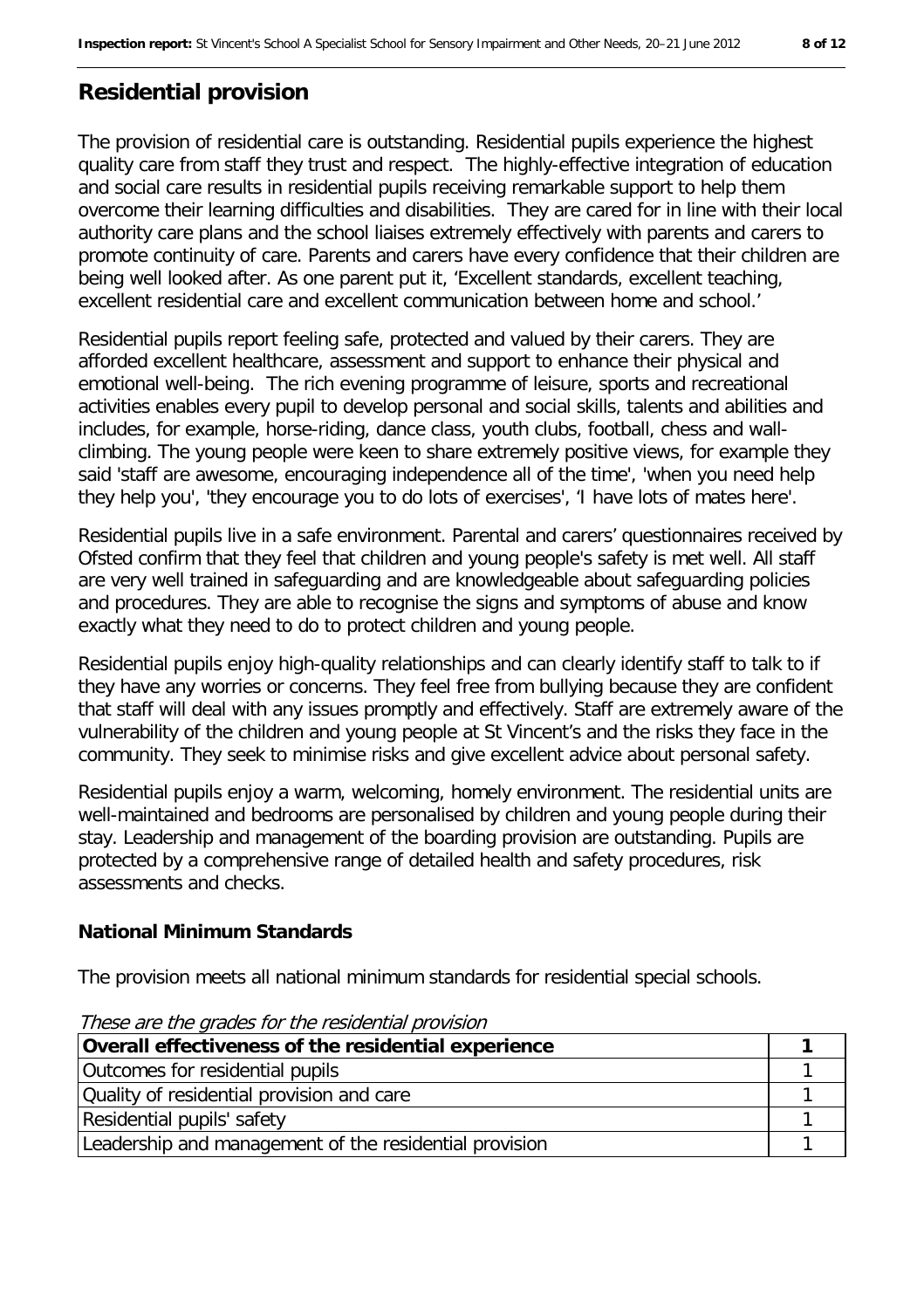# **Glossary**

## **What inspection judgements mean**

| Grade   | Judgement    | <b>Description</b>                                                                                                                                                                                                            |
|---------|--------------|-------------------------------------------------------------------------------------------------------------------------------------------------------------------------------------------------------------------------------|
| Grade 1 | Outstanding  | These features are highly effective. An outstanding school<br>provides exceptionally well for all its pupils' needs.                                                                                                          |
| Grade 2 | Good         | These are very positive features of a school. A school that is<br>good is serving its pupils well.                                                                                                                            |
| Grade 3 | Satisfactory | These features are of reasonable quality. A satisfactory school<br>is providing adequately for its pupils.                                                                                                                    |
| Grade 4 | Inadequate   | These features are not of an acceptable standard. An<br>inadequate school needs to make significant improvement in<br>order to meet the needs of its pupils. Ofsted inspectors will<br>make further visits until it improves. |

#### **Overall effectiveness of schools**

|                      | Overall effectiveness judgement (percentage of schools) |      |              |            |
|----------------------|---------------------------------------------------------|------|--------------|------------|
| Type of school       | Outstanding                                             | Good | Satisfactory | Inadequate |
| Nursery schools      | 54                                                      | 42   |              |            |
| Primary schools      | 14                                                      | 49   | 32           |            |
| Secondary schools    | 20                                                      | 39   | 34           |            |
| Special schools      | 33                                                      | 45   | 20           |            |
| Pupil referral units |                                                         | 55   | 28           |            |
| All schools          |                                                         |      |              |            |

New school inspection arrangements have been introduced from 1 January 2012. This means that inspectors make judgements that were not made previously.

The data in the table above are for the period 1 September to 31 December 2011 and represent judgements that were made under the school inspection arrangements that were introduced on 1 September 2009. These data are consistent with the latest published official statistics about maintained school inspection outcomes (see www.ofsted.gov.uk).

The sample of schools inspected during 2010/11 was not representative of all schools nationally, as weaker schools are inspected more frequently than good or outstanding schools.

Primary schools include primary academy converters. Secondary schools include secondary academy converters, sponsor-led academies and city technology colleges. Special schools include special academy converters and non-maintained special schools.

Percentages are rounded and do not always add up exactly to 100.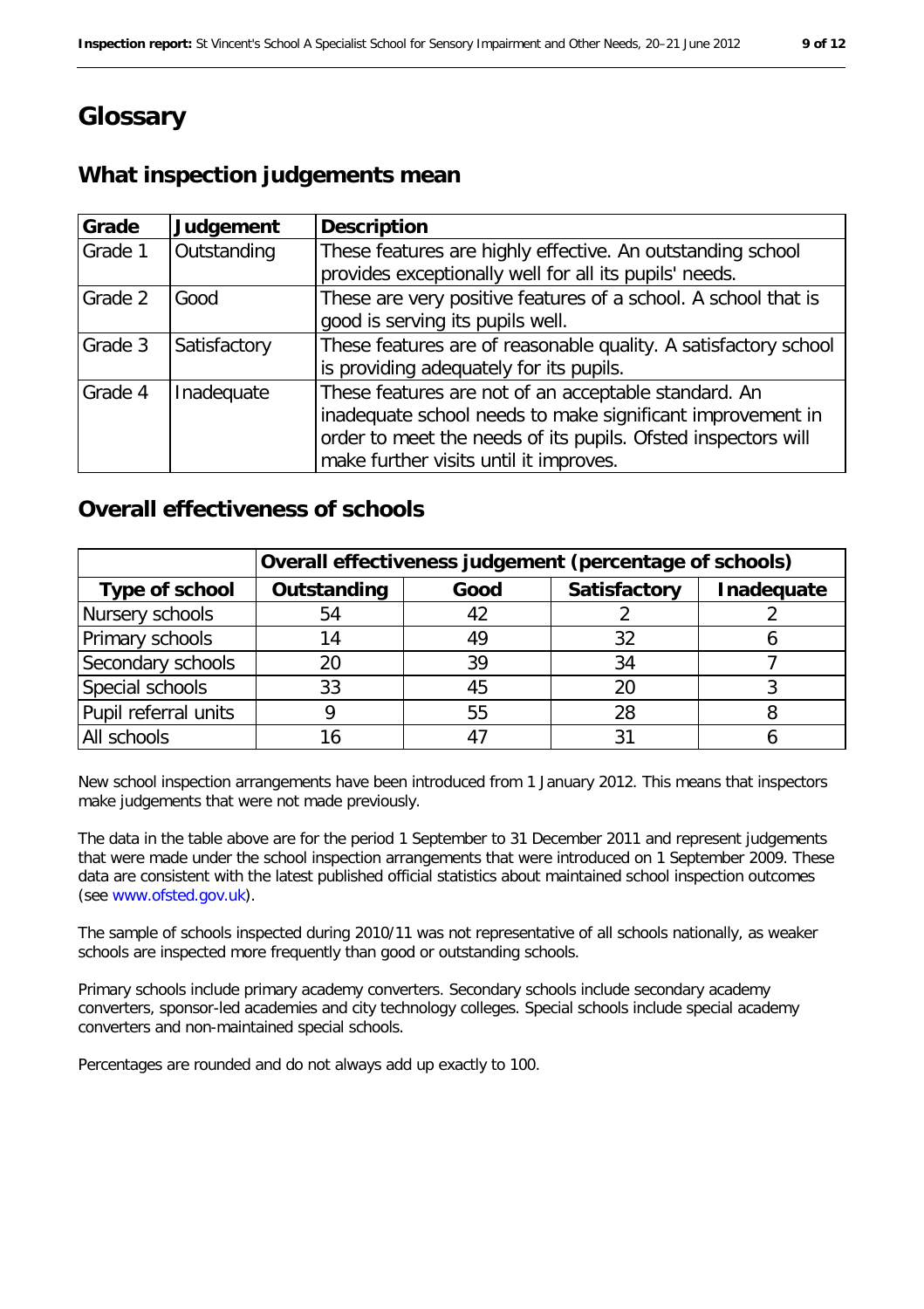# **Common terminology used by inspectors**

| Achievement:                  | the progress and success of a pupil in their learning and<br>development taking account of their attainment.                                                                                                           |
|-------------------------------|------------------------------------------------------------------------------------------------------------------------------------------------------------------------------------------------------------------------|
| Attainment:                   | the standard of the pupils' work shown by test and<br>examination results and in lessons.                                                                                                                              |
| Attendance                    | the regular attendance of pupils at school and in lessons,<br>taking into account the school's efforts to encourage good<br>attendance.                                                                                |
| Behaviour                     | how well pupils behave in lessons, with emphasis on their<br>attitude to learning. Pupils' punctuality to lessons and their<br>conduct around the school.                                                              |
| Capacity to improve:          | the proven ability of the school to continue improving based<br>on its self-evaluation and what the school has accomplished<br>so far and on the quality of its systems to maintain<br>improvement.                    |
| Floor standards               | the national minimum expectation of attainment and<br>progression measures                                                                                                                                             |
| Leadership and<br>management: | the contribution of all the staff with responsibilities, not just<br>the governors and headteacher, to identifying priorities,<br>directing and motivating staff and running the school.                               |
| Learning:                     | how well pupils acquire knowledge, develop their<br>understanding, learn and practise skills and are developing<br>their competence as learners.                                                                       |
| Overall effectiveness:        | inspectors form a judgement on a school's overall<br>effectiveness based on the findings from their inspection of<br>the school.                                                                                       |
| Progress:                     | the rate at which pupils are learning in lessons and over<br>longer periods of time. It is often measured by comparing<br>the pupils' attainment at the end of a key stage with their<br>attainment when they started. |
| Safety                        | how safe pupils are in school, including in lessons; and their<br>understanding of risks. Pupils' freedom from bullying and<br>harassment. How well the school promotes safety, for<br>example e-learning.             |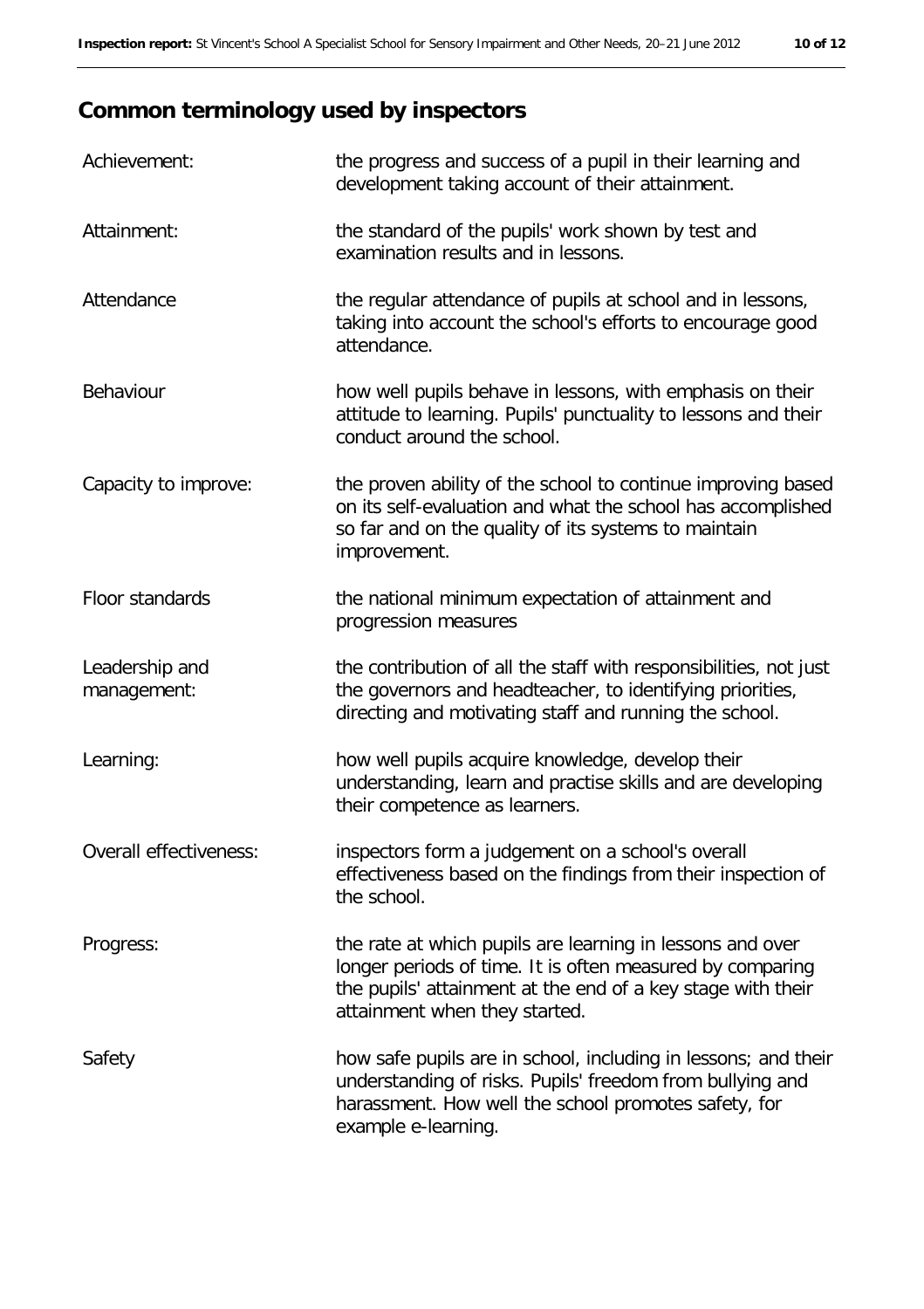

22 June 2012

Dear Pupils

#### **Inspection of St Vincent's School, A Specialist School for Sensory Impairment and Other Needs, Liverpool, L12 9HN**

I am writing to tell you how much I enjoyed visiting your school with my colleague Sonya, who visited your residential houses. We both agreed that your school is outstanding and we know that you think this, too. You might like to know a few of the things that we think are especially wonderful about St Vincent's.

- We agree with you that staff in your school care for you exceptionally well. They keep you safe and help you to learn to do things for yourselves.
- Your teachers do a fantastic job in teaching you to learn to read and write using braille, large print, computers and other sorts of technology.
- Teachers are excellent at planning work which is well-matched to all your different needs. They help you to pass exams and complete coursework to get awards of which you are very proud, so well done to you.
- Your behaviour is excellent and helps you to learn really well.<br>■ Your principal, senior teachers and members of the governing
- Your principal, senior teachers and members of the governing body are always looking for ways to make things better for you and have made improvements to the curriculum which we are sure you will find helpful.

We have asked the school to do just a couple of things to become even better.

- We have asked your teachers to make sure that they develop and monitor the new personalised planning to ensure that it meets your needs really well.
- We have also asked teachers who have responsibility for different aspects of the new curriculum to work with other teachers to ensure that it improves your learning.

Thank you for making our visit so enjoyable and for telling us how much you enjoy school.

Yours sincerely,

Hilary Ward Lead Inspector